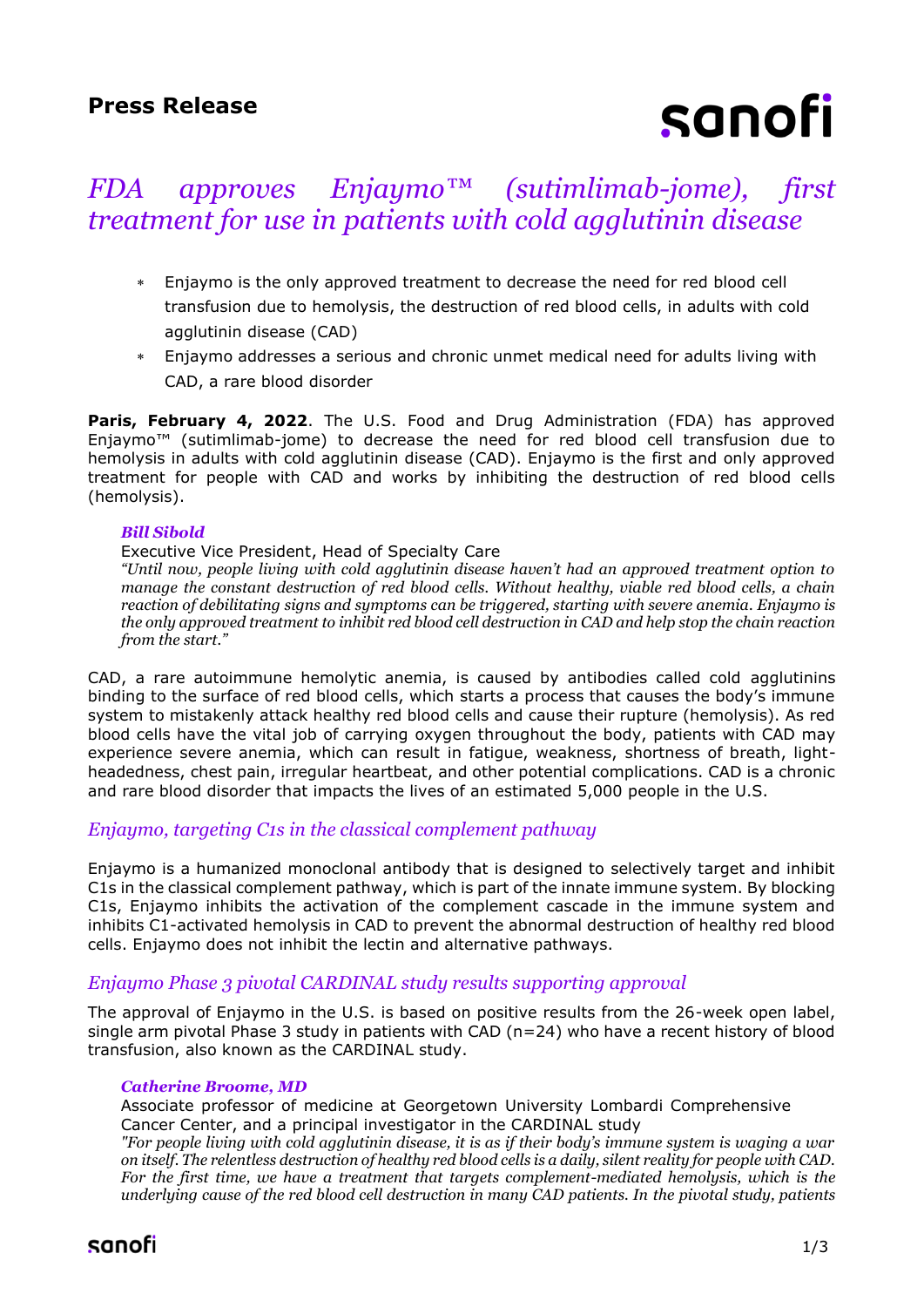*treated with sutimlimab had an improvement in anemia as measured by hemoglobin and bilirubin levels during the 26-week study."*

In the study, Enjaymo met its primary efficacy endpoint, which was a composite endpoint defined as the proportion of patients who achieved normalization of hemoglobin (Hgb) level ≥12 g/dL or demonstrated an increase from baseline in Hgb level  $\geq$  2 g/dL at the treatment assessment time point (mean value from weeks 23, 25, and 26) and no blood transfusion from weeks 5 through 26 or medications prohibited per the protocol from weeks 5 through 26. Secondary endpoints were also met, including improvements in hemoglobin and normalization of bilirubin.

- The majority of patients (54%;  $n=13$ ) met the composite primary endpoint criteria with 63%  $(n=15)$  of patients achieving a hemoglobin  $\geq 12$  g/dL or an increase of at least 2 g/dL; 71%  $(n=17)$  of patients remaining transfusion-free after week five; and 92% (n=22) of patients did not use other CAD-related treatments.
- For the secondary measures on disease process, patients enrolled experienced a mean increase in hemoglobin level of 2.29 g/dL (SE: 0.308) at week 3 and 3.18 g/dL (SE: 0.476) at the 26-week treatment assessment timepoint from the mean baseline level of 8.6 g/dL. The mean reduction in bilirubin levels (n=14) was by -2.23 mg/dL (95% CI: -2.49 to -1.98) from a mean baseline level of 3.23 mg/dL (2.7-fold ULN).

In the CARDINAL study, the most common adverse reactions occurring in 10 percent or more of patients were respiratory tract infection, viral infection, diarrhea, dyspepsia, cough, arthralgia, arthritis, and peripheral edema. Serious adverse reactions were reported in 13 percent (3/24) of patients who received Enjaymo. These serious adverse reactions were streptococcal sepsis and staphylococcal wound infection  $(n=1)$ , arthralgia  $(n=1)$ , and respiratory tract infection  $(n=1)$ . None of the adverse reactions led to discontinuation of Enjaymo in the study. Dosage interruptions due to an adverse reaction occurred in 17 percent (4/24) of patients who received Enjaymo.

Following the completion of the 26-week treatment period of CARDINAL (Part A), eligible patients continued to receive Enjaymo in an extension study.

The recommended dose of Enjaymo is based on body weight (6,500 mg for people 39-75 kg and 7,500 mg for people >75 kg). Enjaymo is administered intravenously weekly for the first two weeks with administration every two weeks thereafter.

Enjaymo is expected to be available in the U.S. in the coming weeks. The U.S. list price, or wholesale acquisition cost, of Enjaymo is \$1,800 per vial. Actual costs to patients are generally anticipated to be lower as the list price does not reflect insurance coverage, co-pay support, or financial assistance from patient support programs. As part of our [commitment to ensure](https://www.sanofi.us/en/corporate-responsibility/pricing-principles/prioritizing-patient-affordability#Read%20More)  [treatment access and affordability](https://www.sanofi.us/en/corporate-responsibility/pricing-principles/prioritizing-patient-affordability#Read%20More) for innovative therapies, Enjaymo Patient Solutions provides disease education, financial and co-pay assistance programs and other support services to eligible patients. For more information, please call 1-833-223-2428.

Enjaymo received FDA Breakthrough Therapy and Orphan Drug designation, and priority review, which is reserved for medicines that, if approved, would represent significant improvements in safety or efficacy in treating serious conditions. Outside of the U.S., sutimlimab has been submitted to regulatory authorities in Europe and Japan and reviews are ongoing.

#### *About Sanofi*

We are an innovative global healthcare company, driven by one purpose: we chase the miracles of science to improve people's lives. Our team, across some 100 countries, is dedicated to transforming the practice of medicine by working to turn the impossible into the possible. We provide potentially life-changing treatment options and life-saving vaccine protection to millions of people globally, while putting sustainability and social responsibility at the center of our ambitions.

Sanofi is listed on EURONEXT: SAN and NASDAQ: SNY

#### *Media Relations* **Sally Bain** | + 1 617 834 6026 | [sally.bain@sanofi.com](mailto:sally.bain@sanofi.com)

### sanofi